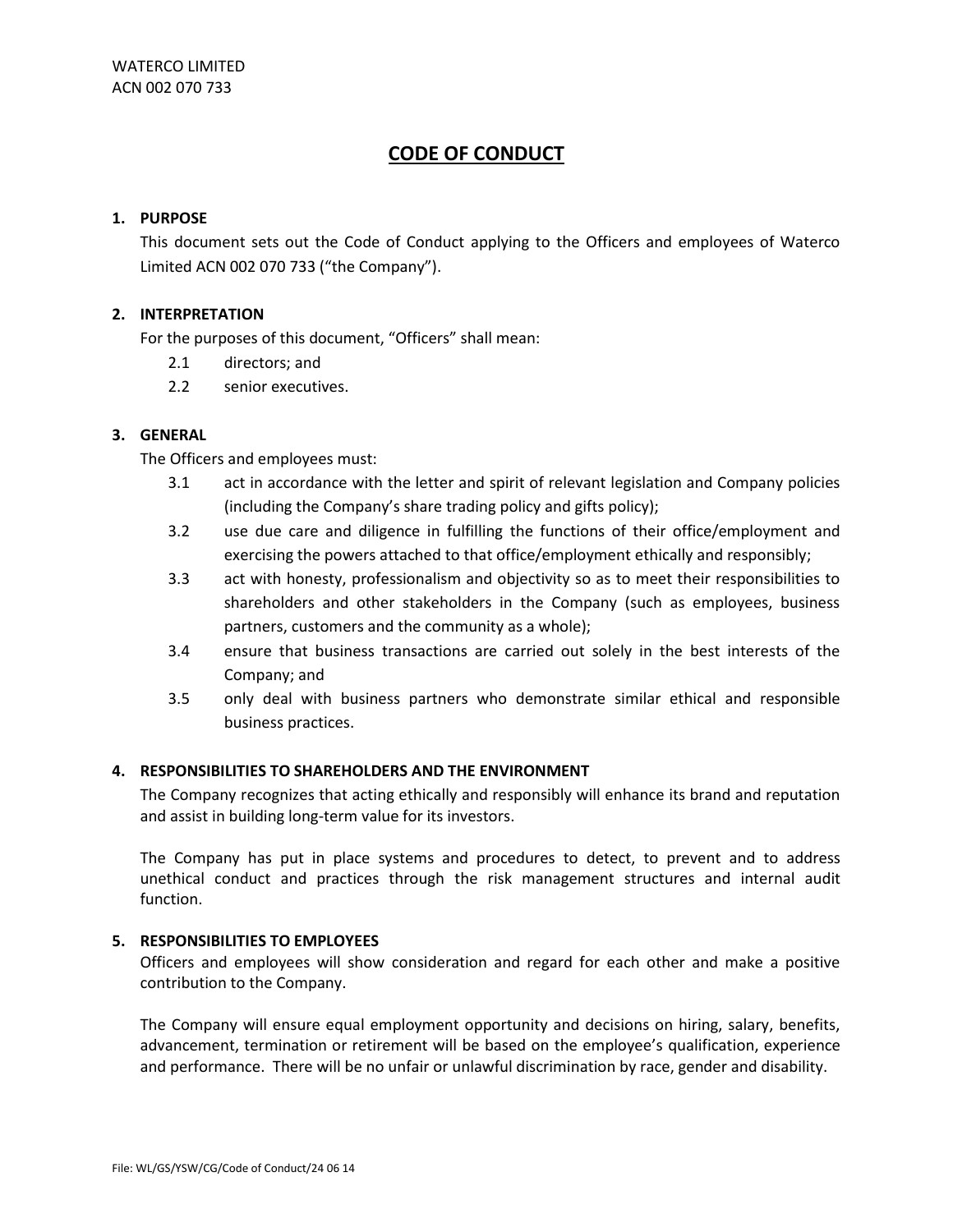Officers and employees all have the right to work in an environment free from harassing behaviour and it is the officers and employee's responsibility not to engage in harassing behaviour towards colleagues, contractors, employees or members of the community.

Officers (other than non-executive directors) and employees must have approval from the Board to take up a directorship with another company. To take part in an external activity, additional employment or any outside business activity that will involve a significant amount of an Officer's or employee's working time or which will impinge on an Officer's or employee's ability to perform his or her work for the Company, requires approval. Generally, unless there is a demonstrable benefit to the Company, either directly or indirectly, such extracurricular activities will not be approved.

#### **6. BUSINESS COURTESIES**

A business courtesy is a gift (whether in money or in kind) provided to a business associate. In certain situations, the exchange of limited, non-cash business courtesies may be appropriate. The Company does not seek, however, to improperly influence the decisions of its customers or suppliers by offering business courtesies, just as the Company requires that the decisions of Officers and not be affected by having received a business courtesy.

#### **7. CARE AND DILIGENCE**

The Officers and employees should exercise due care, skill and diligence in the performance of their duties and responsibilities. This should include such activities as ensuring the accuracy of all decision-making information, attending to detail in all aspects of work, being mindful of the sensitivities of others, protecting confidentiality and being courteous, open and honest.

The products and services provided by the Company will be of high quality. The Officers and employees will deliver these products and services to its customers in a timely and equitable manner, and give customer satisfaction high priority. Where the quality of products and services provided is not satisfactory to its customers, the Company will take prompt remedial action.

### **8. CONFLICTS OF INTEREST**

A conflict of interest is a circumstance where some or all of the interests of a private individual interfere or appear to interfere with the interests of the Company as a whole. The Officers and employees recognise their overriding responsibility to avoid or manage actual, apparent or potential conflicts of interest. Conflicts of interest must be reported based on the following reporting lines:

- 8.1 Officers must disclose conflicts to the Chairman for consideration. If the Chairman is conflicted, disclosure must be made to one of the Company Secretaries.
- 8.2 Employees must disclose conflicts to their supervising Manager, who will in turn report to one of the Company Secretaries for the attention of the Board.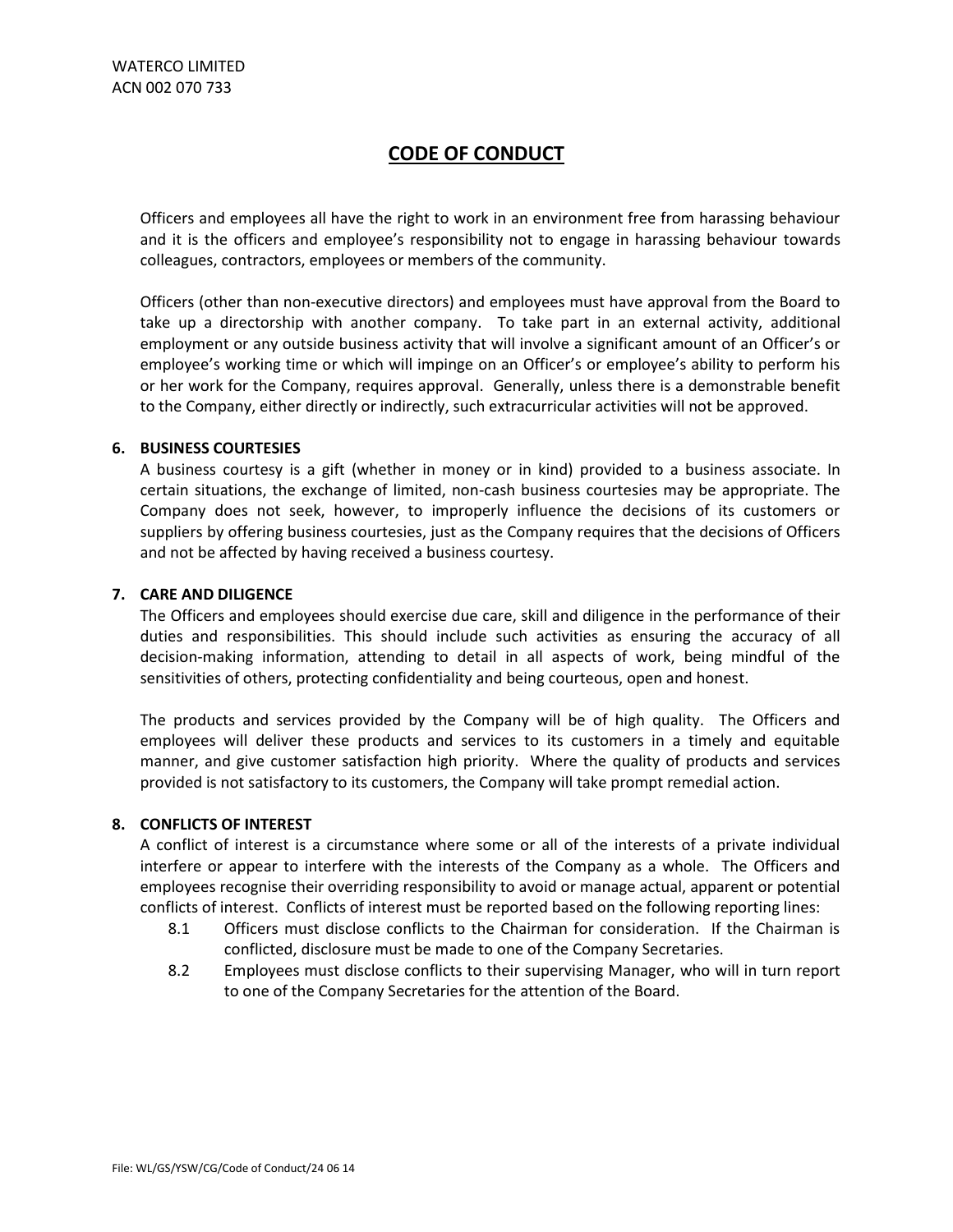### **9. CORPORATE OPPORTUNITIES**

The Officers and employees must not:

- 9.1 take improper advantage of property, information or position, opportunities arising from these, for personal gain or to compete with the Company;
- 9.2 receive benefits (including gifts or entertainment) which could be seen as creating an obligation to someone other than the Company (except in accordance with the Company's gift policy); and
- 9.3 act in ways which may cause others to question their loyalty to the Company.

# **10. CONFIDENTIAL INFORMATION**

The Officers and employees must ensure that confidential information about the Company is not disclosed to third parties, except where such disclosure is authorised or legally mandated. This confidentiality obligation is usually formalised in each employee's employment agreement or letter of appointment.

# **11. CONFIDENTIAL COMMUNICATIONS FROM EMPLOYEES**

Employees may communicate to the chair of the audit committee, where they have concerns (on reasonable grounds) regarding potential fraud or misappropriation, weaknesses in internal controls, or the adequacy or accuracy of information being provided within the organisation to senior managers or the Board. Such communications (which shall be in writing) shall be treated as confidential. Employees should explain whether the matters have previously been discussed with an employee's manager, and if not, why the employee has chosen to report to the Audit Committee.

#### **12. COMPLIANCE CULTURE**

The Officers and employees are committed to actively promoting a culture of compliance with laws, regulations and rules governing the business and operations of the Company and best ethical practices. The Company will take the following steps to address unlawful and unethical behaviour:

- 12.1 the reporting of internal unlawful or unethical behaviour, and the protection of those who report such violations in good faith;
- 12.2 the thorough investigation of all such reports and taking of any necessary action in response; and
- 12.3 monitoring and assessing compliance with Company policies and corporate governance standards on a regular basis, and where deficiencies are recognised, acting swiftly to correct such deficiencies before they adversely impact the performance of the Company.

#### **13. WORKPLACE HEALTH AND SAFETY**

The Officers and employees are committed to ensuring:

- 13.1 a safe work place;
- 13.2 that proper workplace health and safety procedures are followed; and
- 13.3 that there is proper consideration and respect for environmental issues.